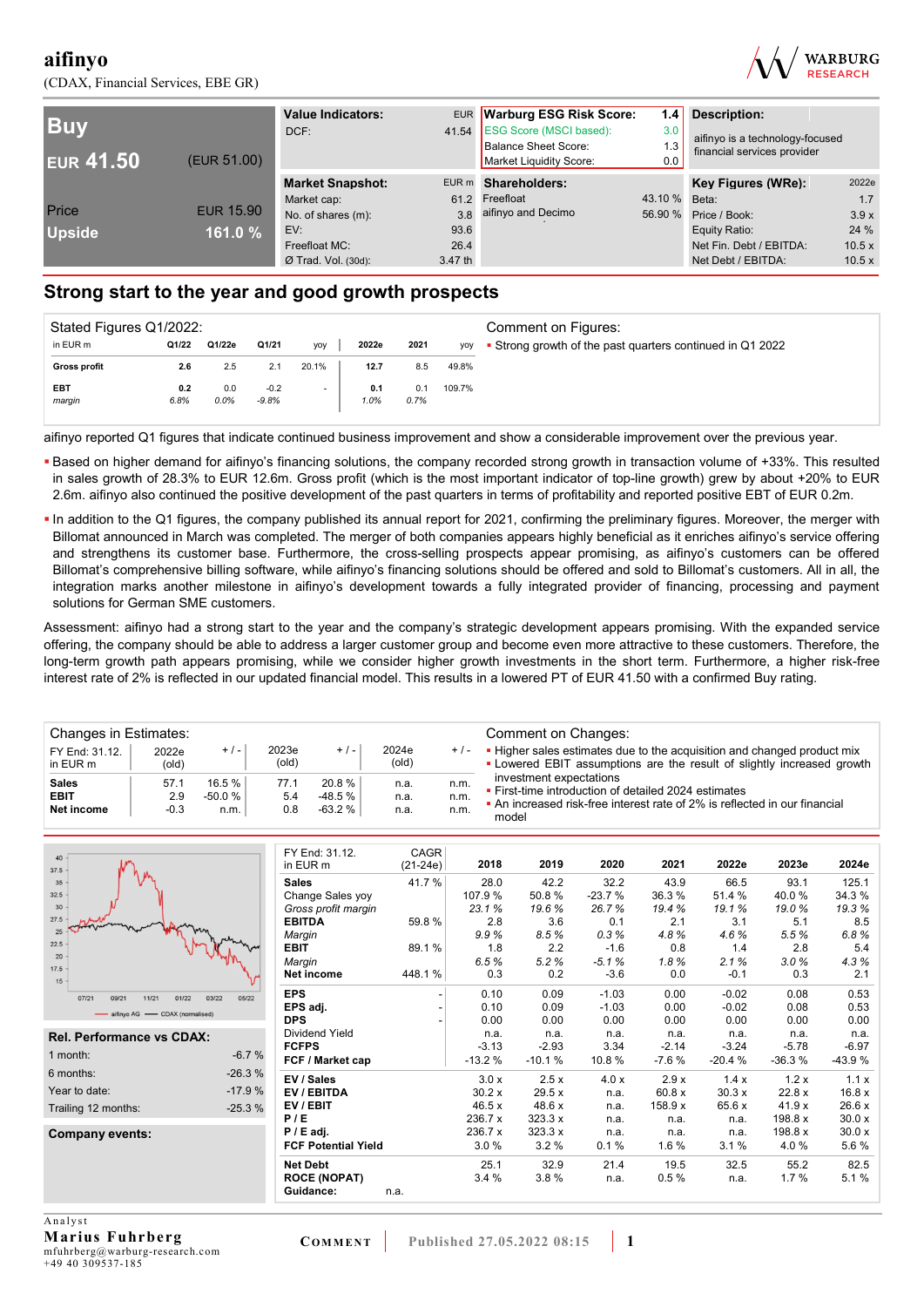



## **Company Background**

- aifinyo is a technology-focused financial services provider, offering finetrading, factoring, leasing and debt collection to freelancers and small and medium-sized companies
- The finetrading division offers customers procurement pre-financing for an individually negotiated fee.
- In the factoring segment, outstanding receivables are purchased from customers to bridge their liquidity. The debt collection segment takes care of the settlement of outstanding invoices.
- The leasing division purchases assets for its customers who then repay the purchase price in monthly lease payments
- Founded in 2012, aifinyo's growth was purely organic until 2019 when the company made its first acquisition by taking over factoring fintech Decimo

## **Competitive Quality**

- One-stop shop offering various working capital financing alternatives. Clear differentiation from fintech competitors, most of which pursue a one-product approach
- Digital platform ensuring highly automated and timely processing of financing requests. Banks, which pose the strongest competition, lack such a digital offering
- Scalability of digital business model offers tremendous margin improvement potential.
- Clear focus on small ticket transactions that are unprofitable for banks naturally reduces competition.

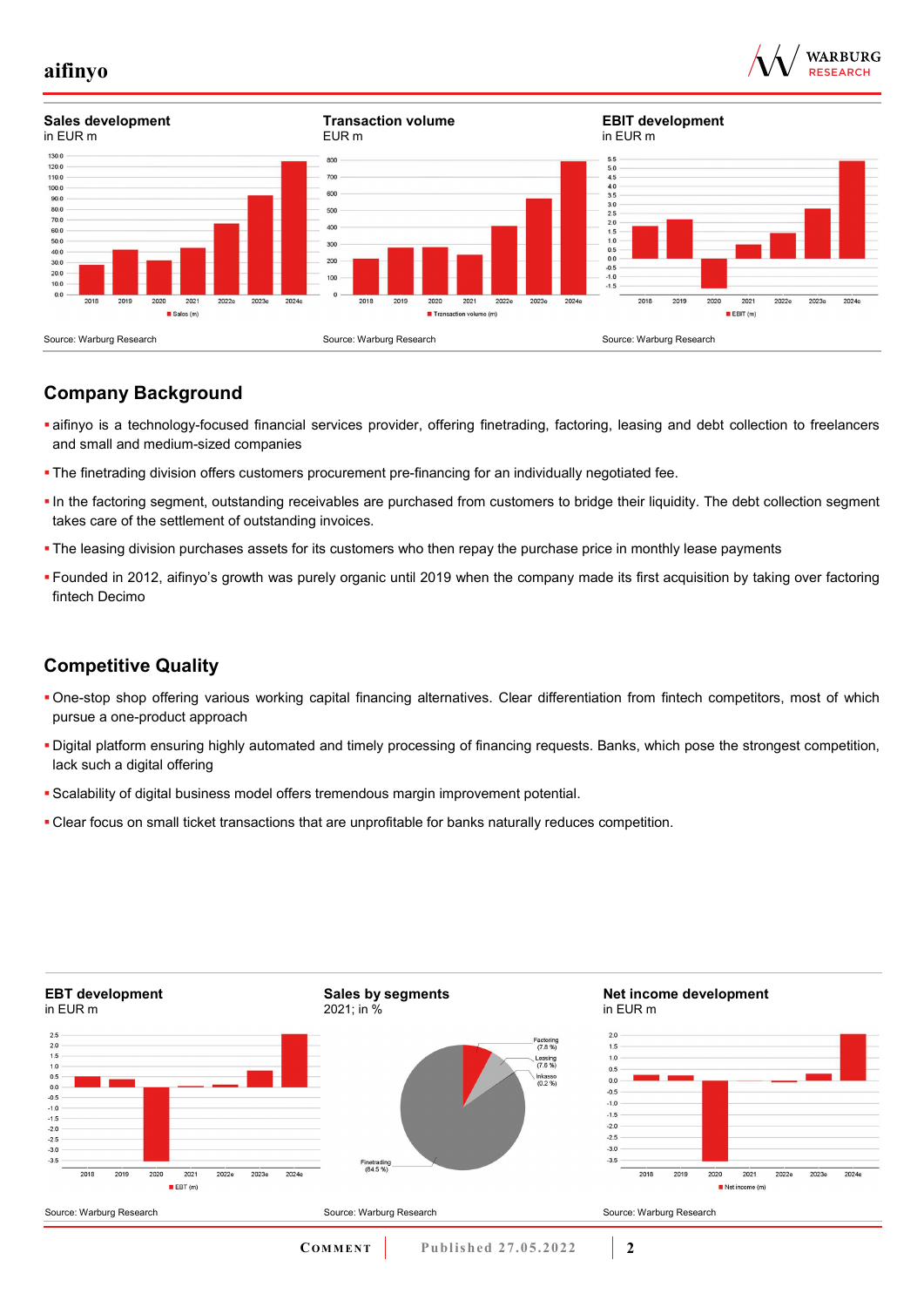

## DCF model

|                                                                                 |                  | Detailed forecast period |                             |                   |                   |                   |                                     | <b>Transitional period</b> |                   |                   |                   |                   |                   | Term. Value |
|---------------------------------------------------------------------------------|------------------|--------------------------|-----------------------------|-------------------|-------------------|-------------------|-------------------------------------|----------------------------|-------------------|-------------------|-------------------|-------------------|-------------------|-------------|
| Figures in EUR m                                                                | 2022e            | 2023e                    | 2024e                       | 2025e             | 2026e             | 2027e             | 2028e                               | 2029e                      | 2030e             | 2031e             | 2032e             | 2033e             | 2034e             |             |
| Gross profit<br>Gross profit change                                             | 13<br>50 %       | 18<br>39 %               | 24<br>37 %                  | 32<br>33.0%       | 41<br>28.0%       | 51<br>24.0%       | 60<br>18.0%                         | 67<br>12.0%                | 74<br>10.0%       | 80<br>8.0%        | 85<br>6.0%        | 88<br>4.0%        | 90<br>2.0%        | 2.0%        |
| <b>EBIT</b><br>EBIT-margin                                                      | 01<br>11 %       | 03<br>16 %               | 05<br>22 %                  | 08<br>25 %        | 12<br>30%         | 20<br>40 %        | 27<br>45 %                          | 30<br>45.0%                | 33<br>45.0%       | 36<br>45.0%       | 38<br>45.0%       | 40<br>45.0%       | 41<br>45.0%       |             |
| Tax rate (EBT)                                                                  | 156 %            | 62%                      | 20 %                        | 20.0%             | 30.0%             | 35.0%             | 35.0%                               | 35.0%                      | 35.0%             | 35.0%             | 35.0%             | 35.0%             | 35.0%             |             |
| <b>NOPAT</b>                                                                    | $-01$            | 01                       | 04                          | 06                | 09                | 13                | 18                                  | 20                         | 22                | 23                | 25                | 26                | 26                |             |
| Depreciation<br>in % of Sales                                                   | 02<br>13%        | 02<br>13%                | 03<br>13%                   | 05<br>14.0%       | 05<br>13.0%       | 07<br>13.0%       | 08<br>13.0%                         | 09<br>13.0%                | 10<br>13.0%       | 10<br>13.0%       | 11<br>13.0%       | 11<br>13.0%       | 12<br>13.0%       |             |
| Change in provisions                                                            | 00               | 00                       | 00                          | 00                | 00                | 00                | 00                                  | 00                         | 00                | 00                | 00                | 00                | 00                |             |
| Change in liquidity from<br>- Working Capital<br>- Capex<br>Capex in % of Sales | 13<br>03<br>27 % | 24<br>03<br>19 %         | 32<br>03<br>14 %            | 25<br>04<br>13.0% | 36<br>05<br>13.0% | 40<br>07<br>13.0% | 37<br>08<br>13.0%                   | 29<br>09<br>13.0%          | 27<br>10<br>13.0% | 24<br>10<br>13.0% | 19<br>11<br>13.0% | 14<br>11<br>13.0% | 07<br>12<br>13.0% |             |
| Other                                                                           | $-11$            | $-21$                    | $-27$                       | $-33$             | -36               | $-40$             | $-37$                               | $-29$                      | $-27$             | $-24$             | $-19$             | $-14$             | $-07$             |             |
| Free Cash Flow (WACC-<br>model)                                                 | $-05$            | $-04$                    | $-01$                       | 14                | 09                | 13                | 18                                  | 20                         | 22                | 23                | 25                | 26                | 26                |             |
| PV of FCF                                                                       | $-05$            | $-0.3$                   | $-01$                       | 11                | 06                | 08                | 10                                  | 10                         | 10                | 10                | 09                | 09                | 08                | 100         |
| share of PVs                                                                    |                  | $-05%$                   |                             |                   |                   |                   |                                     | 49 %                       |                   |                   |                   |                   |                   | 56 %        |
| <b>Model parameter</b>                                                          |                  |                          |                             |                   |                   |                   | Valuation (m)                       |                            |                   |                   |                   |                   |                   |             |
|                                                                                 |                  |                          |                             |                   |                   |                   |                                     |                            |                   |                   |                   |                   |                   |             |
| Derivation of WACC:                                                             |                  |                          | Derivation of Beta:         |                   |                   |                   | <b>Terminal Value</b>               | Present values until 2034e |                   | 80<br>100         |                   |                   |                   |             |
| Debt ratio                                                                      | 13 %             |                          | <b>Financial Strength</b>   |                   | 1.50              |                   | <b>Financial liabilities</b>        |                            |                   | 22                |                   |                   |                   |             |
| Cost of debt                                                                    | 4.0%             |                          | Liquidity                   |                   | 2.00              |                   | <b>Pension liabilities</b>          |                            |                   | 00                |                   |                   |                   |             |
| Market return<br>Risk free rate                                                 | 08 %<br>02%      |                          | Cyclicality<br>Transparency |                   | 1.90<br>1.70      |                   | Hybrid capital<br>Minority interest |                            |                   | 0.0<br>01         |                   |                   |                   |             |
| Risk premium                                                                    | 06 %             |                          | Others                      |                   | 1.30              |                   |                                     | Market val. of investments |                   | 0.0               |                   |                   |                   |             |
| Cost of equity                                                                  | 11 %             |                          |                             |                   |                   |                   | Liquidity                           |                            |                   | 02                |                   | No. of shares (m) |                   | 04          |
| <b>WACC</b>                                                                     | 010%             |                          | <b>Beta</b>                 |                   | 1.68              |                   | <b>Equity Value</b>                 |                            |                   | 160               |                   | Value per share   |                   | 042         |
|                                                                                 |                  |                          |                             |                   |                   |                   |                                     |                            |                   |                   |                   | (EUR)             |                   |             |
| Sensitivity Value per share (EUR)                                               |                  |                          |                             |                   |                   |                   |                                     |                            |                   |                   |                   |                   |                   |             |
| <b>Terminal Growth</b>                                                          |                  |                          |                             |                   |                   |                   |                                     | Delta EBIT-margin          |                   |                   |                   |                   |                   |             |
| 1.25 %<br>(WACC)<br>Beta                                                        | 1.50 %           | 1.75 %                   | 2.00%                       | 2.25 %            | 2.50%             | 2.75%             |                                     | $-1.50$ pp                 | $-1.00$ pp        | $-0.50$ pp        | 0.0               | $0.50$ pp         | 1.00 pp           | 1.50 pp     |
| 026<br>002<br>(13%)                                                             | 026              | 027                      | 027                         | 027               | 028               | 028               |                                     | 026                        | 026               | 027               | 027               | 027               | 028               | 028         |
| 002<br>030<br>(12 %)                                                            | 031              | 031                      | 032                         | 032               | 033               | 033               |                                     | 030                        | 031               | 031               | 032               | 032               | 033               | 033         |
| 036<br>002<br>(11 %)                                                            | 037              | 037                      | 038                         | 039               | 039               | 040               |                                     | 036                        | 037               | 037               | 038               | 038               | 039               | 039         |
| 1.68<br>039<br>(10 %)<br>043<br>002                                             | 040<br>044       | 041<br>045               | 042<br>046                  | 042<br>047        | 043<br>048        | 044<br>049        |                                     | 040<br>044                 | 040<br>044        | 041<br>045        | 042<br>046        | 042<br>046        | 043<br>047        | 043<br>048  |
| (10 %)<br>052<br>001<br>(09, % )                                                | 053              | 055                      | 056                         | 057               | 059               | 061               |                                     | 054                        | 054               | 055               | 056               | 057               | 057               | 058         |
| 001<br>064<br>(08 %)                                                            | 066              | 068                      | 070                         | 072               | 075               | 078               |                                     | 067                        | 068               | 069               | 070               | 071               | 072               | 073         |

Our top-line assumptions build on gross profit as proxy for net interest and commission income

**EBIT** margin relates to gross profit as well

**.** High net working capital as result of the business model

Others reflects the debt financing of working capital changes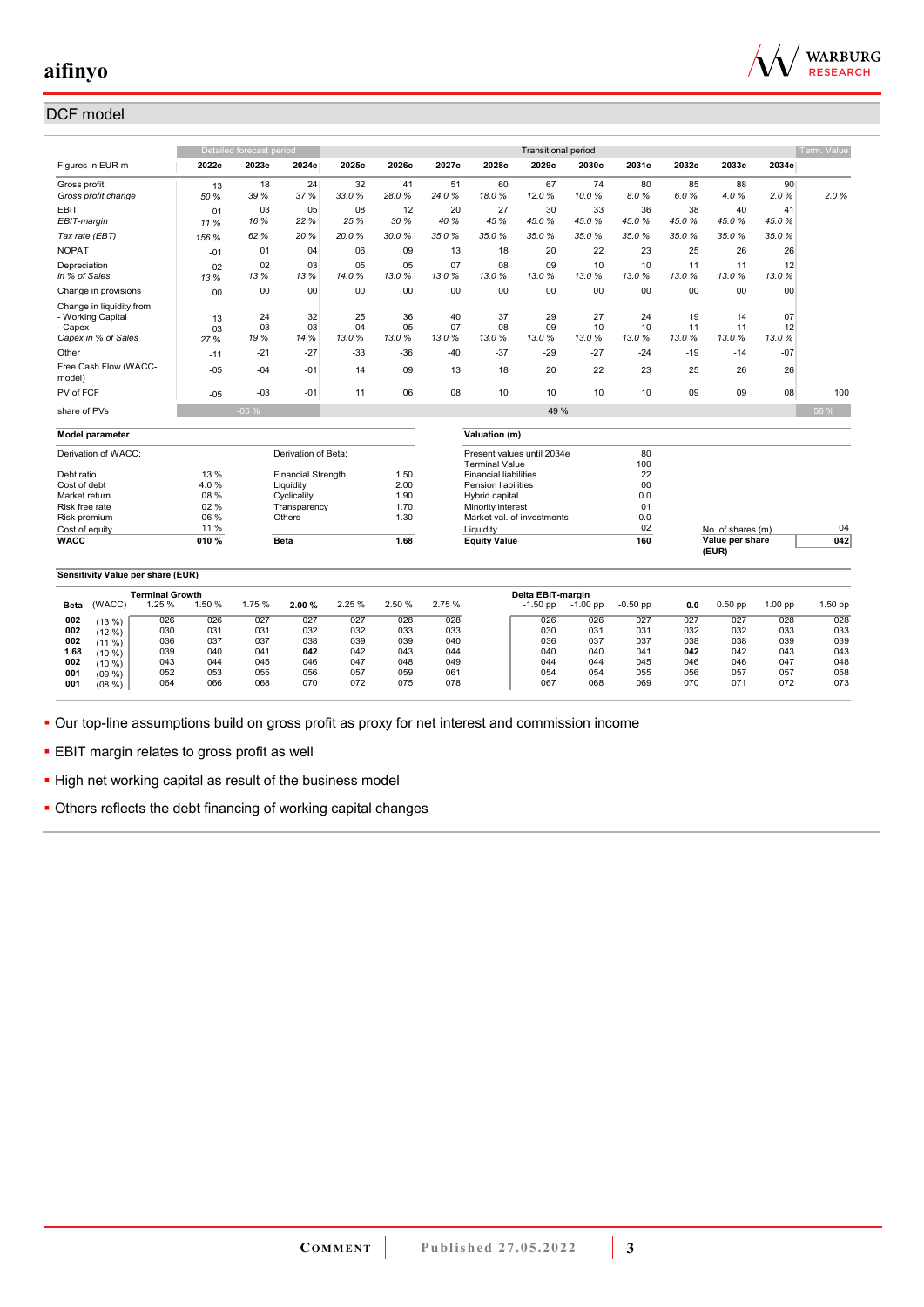

| Valuation                           |         |                |       |         |        |         |        |
|-------------------------------------|---------|----------------|-------|---------|--------|---------|--------|
|                                     | 2018    | 2019           | 2020  | 2021    | 2022e  | 2023e   | 2024e  |
| Price / Book                        | 17.5x   | 17.9x          | 25.3x | 6.6x    | 3.9x   | 4.1x    | 4.1x   |
| Book value per share ex intangibles | 1.20    | 1.44           | 1.14  | 3.99    | 3.25   | 2.67    | 2.42   |
| EV / Sales                          | 3.0x    | 2.5x           | 4.0x  | 2.9x    | 1.4x   | 1.2x    | 1.1x   |
| EV / EBITDA                         | 30.2x   | 29.5 x         | n.a.  | 60.8 x  | 30.3x  | 22.8 x  | 16.8x  |
| EV / EBIT                           | 46.5 x  | 48.6 x         | n.a.  | 158.9 x | 65.6x  | 41.9x   | 26.6x  |
| EV / EBIT adj.*                     | 46.5 x  | 48.6 x         | n.a.  | 158.9 x | 65.6 x | 41.9x   | 26.6x  |
| $P$ / FCF                           | n.a.    | n.a.           | 9.2x  | n.a.    | n.a.   | n.a.    | n.a.   |
| P/E                                 | 236.7 x | $323.3 \times$ | n.a.  | n.a.    | n.a.   | 198.8 x | 30.0 x |
| $P / E$ adj.*                       | 236.7 x | 323.3 x        | n.a.  | n.a.    | n.a.   | 198.8 x | 30.0 x |
| Dividend Yield                      | n.a.    | n.a.           | n.a.  | n.a.    | n.a.   | n.a.    | n.a.   |
| FCF Potential Yield (on market EV)  | 3.0%    | 3.2%           | 0.1%  | 1.6%    | 3.1%   | 4.0%    | 5.6%   |
| *Adjustments made for: -            |         |                |       |         |        |         |        |

| <b>Company Specific Items</b> |       |       |      |       |       |       |       |  |  |  |  |
|-------------------------------|-------|-------|------|-------|-------|-------|-------|--|--|--|--|
|                               | 2018  | 2019  | 2020 | 2021  | 2022e | 2023e | 2024e |  |  |  |  |
| Transaction volume            | 214.0 | 280.8 | 283. | 238.5 | 409.2 |       | 793.9 |  |  |  |  |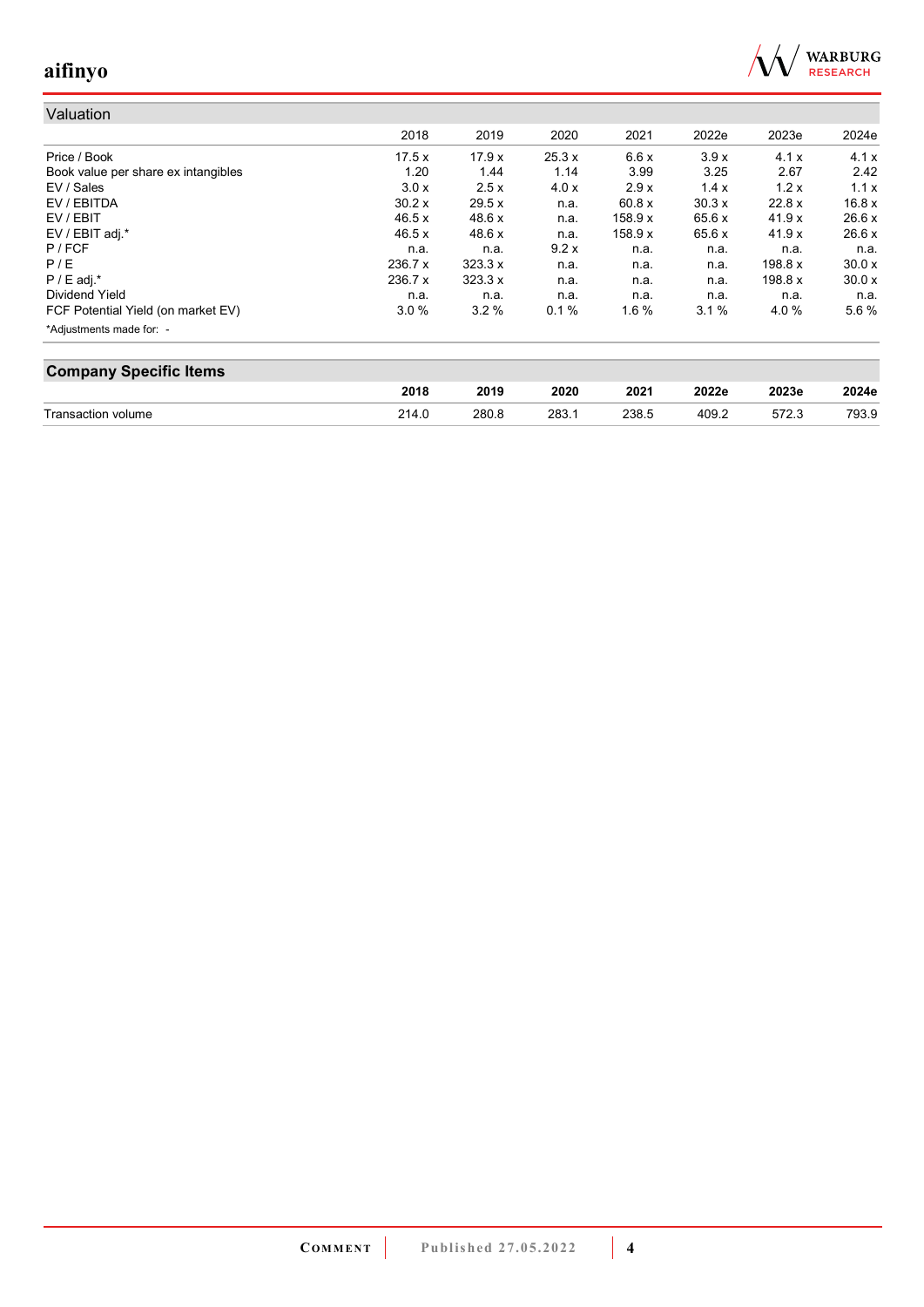

## **Consolidated profit & loss**

| In EUR <sub>m</sub>                              | 2018    | 2019  | 2020     | 2021  | 2022e   | 2023e | 2024e |
|--------------------------------------------------|---------|-------|----------|-------|---------|-------|-------|
| <b>Sales</b>                                     | 28.0    | 42.2  | 32.2     | 43.9  | 66.5    | 93.1  | 125.1 |
| Change Sales yoy                                 | 107.9 % | 50.8% | $-23.7%$ | 36.3% | 51.4 %  | 40.0% | 34.3% |
| Increase / decrease in inventory                 | 0.0     | 0.0   | 0.0      | 0.0   | 0.0     | 0.0   | 0.0   |
| Own work capitalised                             | 0.0     | 0.0   | 0.0      | 0.9   | 0.0     | 0.0   | 0.0   |
| <b>Total Sales</b>                               | 28.0    | 42.2  | 32.2     | 44.9  | 66.5    | 93.1  | 125.1 |
| Material expenses                                | 21.5    | 33.9  | 23.6     | 36.4  | 53.8    | 75.5  | 100.9 |
| <b>Gross profit</b>                              | 6.5     | 8.3   | 8.6      | 8.5   | 12.7    | 17.7  | 24.2  |
| Gross profit margin                              | 23.1%   | 19.6% | 26.7%    | 19.4% | 19.1%   | 19.0% | 19.3% |
| Personnel expenses                               | 2.1     | 2.7   | 3.3      | 3.0   | 4.0     | 5.6   | 7.5   |
| Other operating income                           | 0.2     | 0.3   | 0.0      | 1.7   | 0.3     | 0.5   | 0.6   |
| Other operating expenses                         | 1.8     | 2.3   | 5.2      | 5.2   | 6.0     | 7.5   | 8.8   |
| Unfrequent items                                 | 0.0     | 0.0   | 0.0      | 0.0   | 0.0     | 0.0   | 0.0   |
| <b>EBITDA</b>                                    | 2.8     | 3.6   | 0.1      | 2.1   | 3.1     | 5.1   | 8.5   |
| Margin                                           | 9.9%    | 8.5%  | 0.3%     | 4.8%  | 4.6%    | 5.5%  | 6.8%  |
| Depreciation of fixed assets                     | 0.0     | 0.0   | 0.6      | 0.2   | 0.3     | 0.5   | 0.6   |
| <b>EBITA</b>                                     | 2.8     | 3.6   | $-0.5$   | 1.9   | 2.8     | 4.6   | 7.9   |
| Amortisation of intangible assets                | 1.0     | 1.4   | 1.2      | 1.1   | 1.3     | 1.9   | 2.5   |
| Goodwill amortisation                            | 0.0     | 0.0   | 0.0      | 0.0   | 0.0     | 0.0   | 0.0   |
| <b>EBIT</b>                                      | 1.8     | 2.2   | $-1.6$   | 0.8   | 1.4     | 2.8   | 5.4   |
| Margin                                           | 6.5%    | 5.2%  | $-5.1%$  | 1.8%  | 2.1%    | 3.0%  | 4.3%  |
| EBIT adj.                                        | 1.8     | 2.2   | $-1.6$   | 0.8   | 1.4     | 2.8   | 5.4   |
| Interest income                                  | 0.0     | 0.0   | 0.0      | 0.0   | 0.0     | 0.0   | 0.0   |
| Interest expenses                                | 0.8     | 1.1   | 1.0      | 0.8   | 1.3     | 2.0   | 2.9   |
| Other financial income (loss)                    | 0.5     | 0.8   | 0.9      | 0.0   | 0.0     | 0.0   | 0.0   |
| <b>EBT</b>                                       | 0.5     | 0.4   | $-3.5$   | 0.1   | 0.1     | 0.8   | 2.6   |
| Margin                                           | 1.9%    | 0.9%  | $-11.0%$ | 0.1%  | 0.2%    | 0.9%  | 2.0%  |
| <b>Total taxes</b>                               | 0.3     | 0.2   | 0.0      | 0.0   | 0.2     | 0.5   | 0.5   |
| Net income from continuing operations            | 0.3     | 0.2   | $-3.6$   | 0.0   | $-0.1$  | 0.3   | 2.1   |
| Income from discontinued operations (net of tax) | 0.0     | 0.0   | 0.0      | 0.0   | 0.0     | 0.0   | 0.0   |
| Net income before minorities                     | 0.3     | 0.2   | $-3.6$   | 0.0   | $-0.1$  | 0.3   | 2.1   |
| Minority interest                                | 0.0     | 0.0   | 0.0      | 0.0   | 0.0     | 0.0   | 0.0   |
| Net income                                       | 0.3     | 0.2   | $-3.6$   | 0.0   | $-0.1$  | 0.3   | 2.1   |
| Margin                                           | 0.9%    | 0.6%  | $-11.0%$ | 0.0%  | $-0.1%$ | 0.3%  | 1.6%  |
| Number of shares, average                        | 2.5     | 2.5   | 3.4      | 3.8   | 3.8     | 3.8   | 3.8   |
| <b>EPS</b>                                       | 0.10    | 0.09  | $-1.03$  | 0.00  | $-0.02$ | 0.08  | 0.53  |
| EPS adj.                                         | 0.10    | 0.09  | $-1.03$  | 0.00  | $-0.02$ | 0.08  | 0.53  |
| *Adjustments made for:                           |         |       |          |       |         |       |       |

#### **Guidance: n.a.**

### **Financial Ratios**

|                               | 2018    | 2019   | 2020      | 2021     | 2022e   | 2023e   | 2024e   |
|-------------------------------|---------|--------|-----------|----------|---------|---------|---------|
| Total Operating Costs / Sales | 90.1%   | 91.5 % | 99.7 %    | 97.3 %   | 95.4 %  | 94.5 %  | 93.2 %  |
| <b>Operating Leverage</b>     | 0.2x    | 0.4 x  | n.a.      | n.a.     | 1.5x    | 2.4x    | 2.8x    |
| EBITDA / Interest expenses    | 3.3x    | 3.3x   | 0.1 x     | 2.6x     | 2.4x    | 2.6x    | 3.0x    |
| Tax rate (EBT)                | 50.1 %  | 39.3 % | $-0.2 \%$ | 79.7 %   | 155.6 % | 62.3 %  | 19.6 %  |
| Dividend Payout Ratio         | $0.0\%$ | 0.0%   | 0.0%      | $0.0 \%$ | 0.0%    | $0.0\%$ | $0.0\%$ |
| Sales per Employee            | n.a.    | n.a.   | n.a.      | n.a.     | n.a.    | n.a.    | n.a.    |

#### **Sales, EBITDA** in EUR m



#### **Operating Performance** in %



## **Performance per Share**



**COMMENT Published 27.05.2022 5**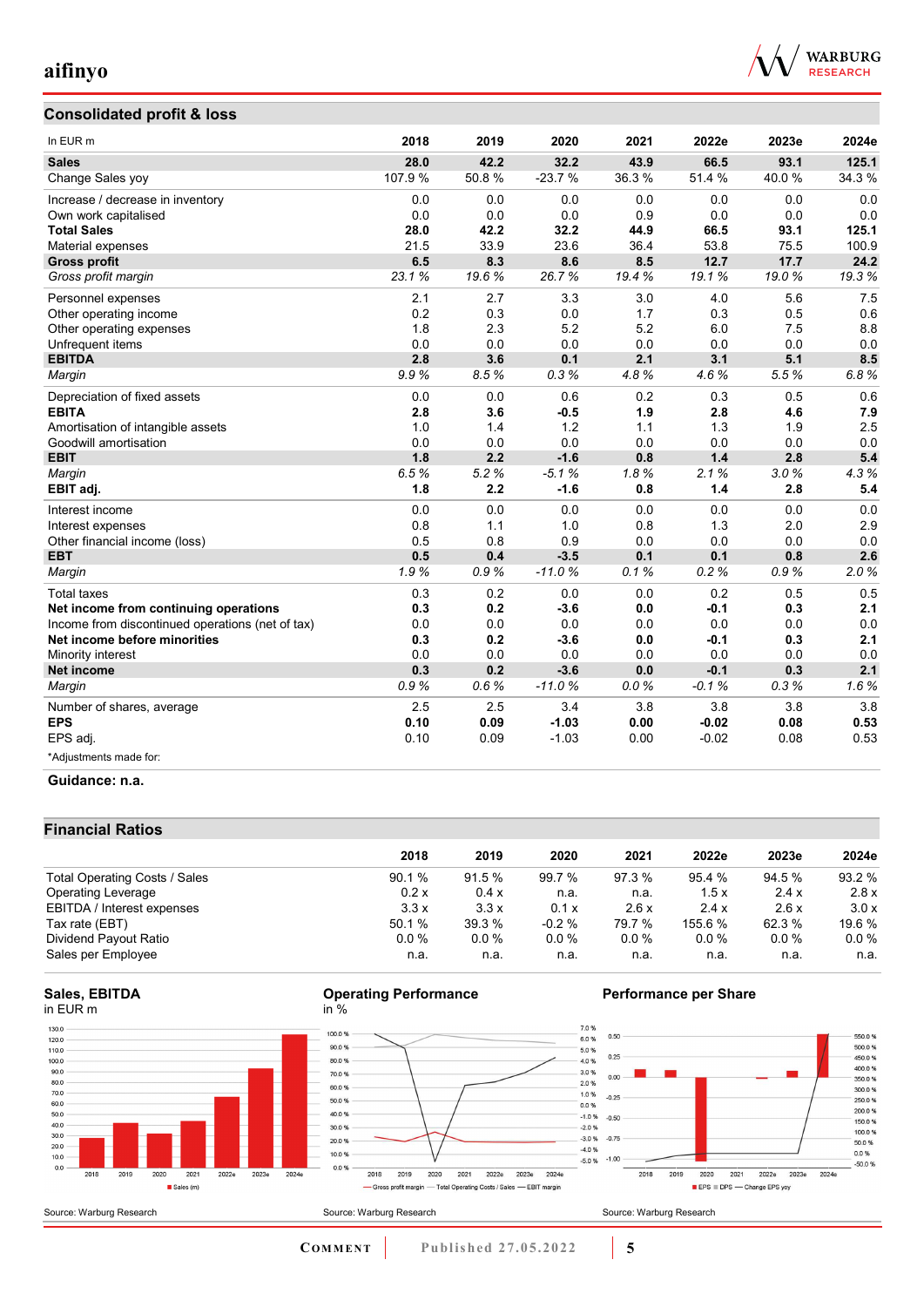# **Consolidated balance sheet**



| Consonuateu Dalance Sheet                               |      |      |        |        |        |        |        |
|---------------------------------------------------------|------|------|--------|--------|--------|--------|--------|
| In EUR <sub>m</sub>                                     | 2018 | 2019 | 2020   | 2021   | 2022e  | 2023e  | 2024e  |
| <b>Assets</b>                                           |      |      |        |        |        |        |        |
| Goodwill and other intangible assets                    | 0.4  | 0.5  | 0.3    | 1.0    | 3.1    | 4.6    | 5.5    |
| thereof other intangible assets                         | 0.4  | 0.5  | 0.3    | 0.9    | 2.9    | 4.5    | 5.4    |
| thereof Goodwill                                        | 0.0  | 0.0  | 0.0    | 0.1    | 0.1    | 0.1    | 0.1    |
| Property, plant and equipment                           | 3.4  | 4.4  | 3.5    | 3.3    | 2.9    | 2.5    | 1.9    |
| <b>Financial assets</b>                                 | 0.6  | 0.6  | 0.6    | 1.6    | 2.1    | 2.6    | 3.1    |
| Other long-term assets                                  | 0.0  | 0.0  | 0.0    | 0.0    | 0.0    | 0.0    | 0.0    |
| <b>Fixed assets</b>                                     | 4.5  | 5.5  | 4.4    | 5.9    | 8.1    | 9.7    | 10.5   |
| Inventories                                             | 0.0  | 0.0  | 0.0    | 0.3    | 0.0    | 0.0    | 0.0    |
| Accounts receivable                                     | 32.0 | 38.7 | 26.2   | 34.1   | 47.6   | 72.3   | 104.6  |
| Liquid assets                                           | 0.8  | 0.3  | 0.8    | 2.1    | 10.8   | 10.6   | 12.6   |
| Other short-term assets                                 | 3.5  | 0.9  | 0.9    | 1.0    | 1.2    | 1.2    | 1.2    |
| <b>Current assets</b>                                   | 36.3 | 39.8 | 27.9   | 37.3   | 59.6   | 84.1   | 118.4  |
| <b>Total Assets</b>                                     | 40.8 | 45.3 | 32.2   | 43.2   | 67.7   | 93.8   | 128.9  |
| Liabilities and shareholders' equity                    |      |      |        |        |        |        |        |
| Subscribed capital                                      | 2.5  | 2.5  | 3.4    | 3.8    | 3.8    | 3.8    | 3.8    |
| Capital reserve                                         | 0.0  | 0.5  | 6.2    | 14.8   | 14.8   | 14.8   | 14.8   |
| Retained earnings                                       | 0.0  | 0.0  | $-5.5$ | $-2.3$ | $-2.4$ | $-2.1$ | 0.0    |
| Other equity components                                 | 0.9  | 1.1  | 0.0    | 0.0    | $-0.7$ | $-1.7$ | $-3.8$ |
| Shareholders' equity                                    | 3.4  | 4.1  | 4.2    | 16.3   | 15.6   | 14.9   | 14.8   |
| Minority interest                                       | 2.3  | 2.3  | 2.3    | 1.0    | 1.0    | 1.0    | 1.0    |
| <b>Total equity</b>                                     | 5.6  | 6.3  | 6.4    | 17.3   | 16.6   | 15.9   | 15.8   |
| Provisions                                              | 0.2  | 0.2  | 0.6    | 0.3    | 0.3    | 0.3    | 0.3    |
| thereof provisions for pensions and similar obligations | 0.0  | 0.0  | 0.0    | 0.0    | 0.0    | 0.0    | 0.0    |
| Financial liabilities (total)                           | 25.9 | 33.2 | 22.1   | 21.5   | 43.3   | 65.7   | 95.1   |
| Short-term financial liabilities                        | 25.9 | 33.2 | 22.1   | 21.5   | 43.3   | 65.7   | 95.1   |
| Accounts payable                                        | 0.4  | 0.2  | 0.3    | 0.3    | 0.5    | 0.8    | 1.0    |
| Other liabilities                                       | 8.6  | 5.4  | 2.8    | 3.8    | 7.1    | 11.1   | 16.7   |
| <b>Liabilities</b>                                      | 35.2 | 39.0 | 25.8   | 25.9   | 51.1   | 77.9   | 113.1  |
| Total liabilities and shareholders' equity              | 40.8 | 45.3 | 32.2   | 43.2   | 67.7   | 93.8   | 128.9  |

#### **Financial Ratios**

|                                         | 2018    | 2019   | 2020     | 2021    | 2022e    | 2023e   | 2024e  |
|-----------------------------------------|---------|--------|----------|---------|----------|---------|--------|
| <b>Efficiency of Capital Employment</b> |         |        |          |         |          |         |        |
| <b>Operating Assets Turnover</b>        | 0.8x    | 1.0x   | 1.1x     | 1.2x    | 1.3x     | 1.3x    | 1.2x   |
| <b>Capital Employed Turnover</b>        | 0.9x    | 1.1x   | 1.2x     | 1.2x    | 1.4x     | 1.3x    | 1.3x   |
| <b>ROA</b>                              | 5.9%    | 4.3%   | $-81.1%$ | 0.2%    | $-0.9%$  | 3.1%    | 19.6 % |
| <b>Return on Capital</b>                |         |        |          |         |          |         |        |
| ROCE (NOPAT)                            | 3.4%    | 3.8%   | n.a.     | 0.5%    | n.a.     | 1.7%    | 5.1%   |
| <b>ROE</b>                              | 11.6 %  | 6.3%   | $-85.8%$ | 0.1%    | $-0.4%$  | 2.0%    | 13.8 % |
| Adj. ROE                                | 11.6 %  | 6.3%   | $-85.8%$ | 0.1%    | $-0.4%$  | 2.0%    | 13.8 % |
| <b>Balance sheet quality</b>            |         |        |          |         |          |         |        |
| Net Debt                                | 25.1    | 32.9   | 21.4     | 19.5    | 32.5     | 55.2    | 82.5   |
| Net Financial Debt                      | 25.1    | 32.9   | 21.4     | 19.5    | 32.5     | 55.2    | 82.5   |
| Net Gearing                             | 446.8%  | 518.6% | 331.7 %  | 112.3 % | 195.9 %  | 347.6%  | 521.3% |
| Net Fin. Debt / EBITDA                  | 903.3 % | 915.0% | n.a.     | 932.0 % | 1050.3 % | 1081.1% | 966.7% |
| Book Value / Share                      | 1.4     | 1.6    | 1.2      | 4.2     | 4.0      | 3.9     | 3.9    |
| Book value per share ex intangibles     | 1.2     | 1.4    | 1.1      | 4.0     | 3.3      | 2.7     | 2.4    |



**Book Value per Share**



**COMMENT** Published 27.05.2022 **6**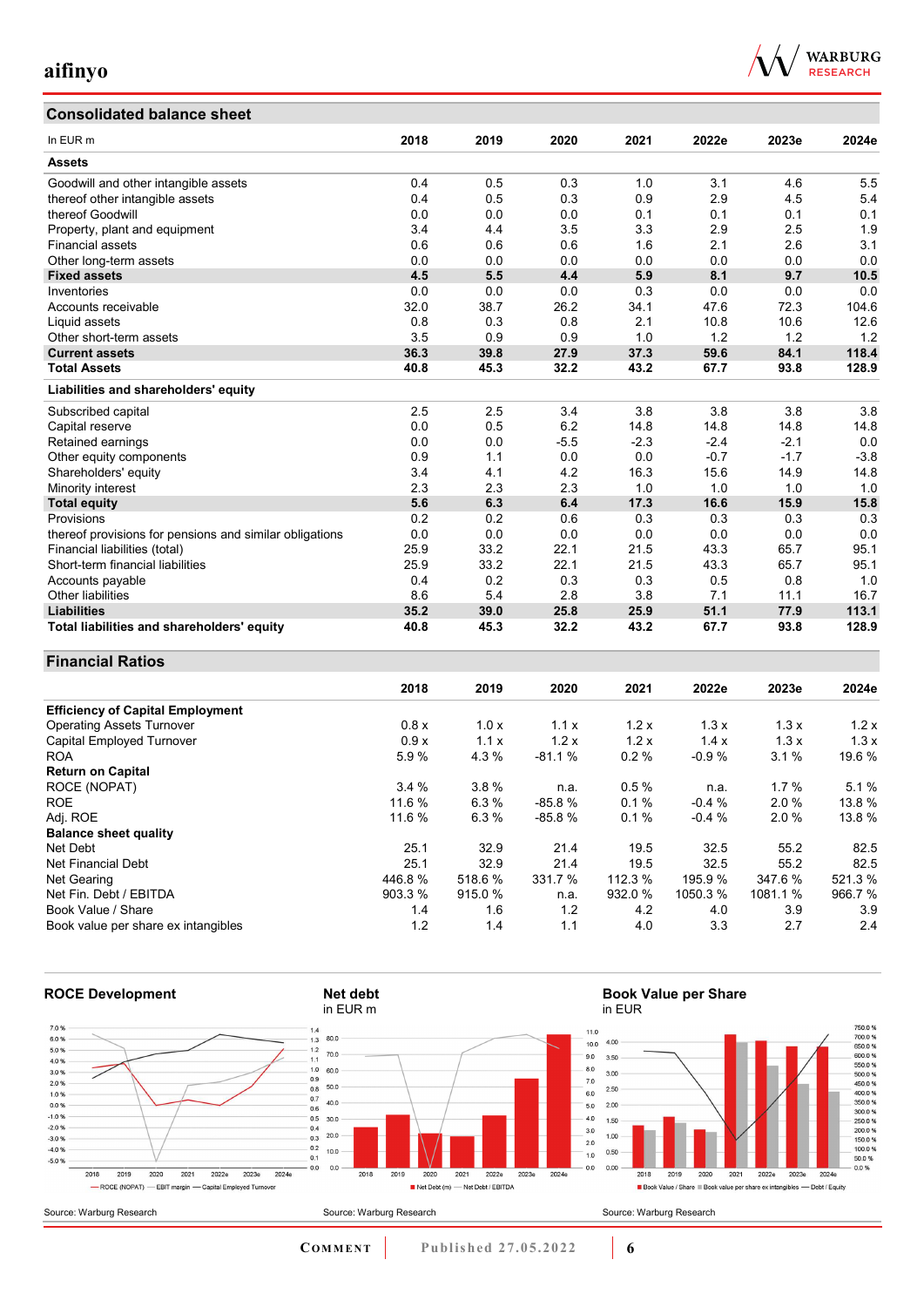## **Consolidated cash flow statement**



| In EUR m                                               | 2018   | 2019   | 2020    | 2021   | 2022e   | 2023e   | 2024e   |
|--------------------------------------------------------|--------|--------|---------|--------|---------|---------|---------|
| Net income                                             | 0.3    | 0.2    | $-3.6$  | 0.0    | $-0.1$  | 0.3     | 2.1     |
| Depreciation of fixed assets                           | 0.0    | 0.0    | 0.6     | 0.2    | 0.3     | 0.5     | 0.6     |
| Amortisation of goodwill                               | 0.0    | 0.0    | 0.0     | 0.0    | 0.0     | 0.0     | 0.0     |
| Amortisation of intangible assets                      | 1.0    | 1.4    | 1.2     | 1.1    | 1.3     | 1.9     | 2.5     |
| Increase/decrease in long-term provisions              | 0.0    | 0.0    | 0.0     | 0.0    | 0.0     | 0.0     | 0.0     |
| Other non-cash income and expenses                     | 0.0    | 0.4    | 0.0     | 0.0    | 0.0     | 0.0     | 0.0     |
| Cash Flow before NWC change                            | 1.2    | 2.1    | $-1.8$  | 1.3    | 1.6     | 2.6     | 5.2     |
| Increase / decrease in inventory                       | 0.0    | 0.0    | 0.0     | $-0.3$ | 0.3     | 0.0     | 0.0     |
| Increase / decrease in accounts receivable             | $-9.4$ | $-6.7$ | 12.4    | $-7.8$ | $-13.5$ | $-24.7$ | $-32.3$ |
| Increase / decrease in accounts payable                | 2.8    | $-0.2$ | 0.0     | 0.0    | 0.2     | 0.3     | 0.2     |
| Increase / decrease in other working capital positions | 0.8    | 0.0    | 1.9     | 1.4    | 2.4     | 3.0     | 3.5     |
| Increase / decrease in working capital (total)         | $-5.7$ | $-6.8$ | 14.3    | $-6.6$ | $-10.7$ | $-21.4$ | $-28.6$ |
| Net cash provided by operating activities [1]          | $-4.6$ | $-4.8$ | 12.5    | $-5.3$ | $-9.1$  | $-18.8$ | $-23.4$ |
| Investments in intangible assets                       | 0.0    | $-1.6$ | $-1.0$  | $-2.6$ | $-3.4$  | $-3.4$  | $-3.4$  |
| Investments in property, plant and equipment           | $-3.2$ | $-1.0$ | 0.0     | 0.0    | 0.0     | 0.0     | 0.0     |
| Payments for acquisitions                              | 0.0    | 0.0    | 0.0     | 0.0    | 0.0     | 0.0     | 0.0     |
| <b>Financial investments</b>                           | 0.0    | 0.0    | 0.0     | 0.0    | 0.5     | 0.5     | 0.5     |
| Income from asset disposals                            | 0.1    | 0.3    | 0.0     | 0.0    | 0.0     | 0.0     | 0.0     |
| Net cash provided by investing activities [2]          | $-3.2$ | $-2.3$ | $-1.0$  | $-2.9$ | $-3.9$  | $-3.9$  | $-3.9$  |
| Change in financial liabilities                        | 6.7    | 7.3    | $-11.0$ | $-0.6$ | 21.7    | 22.5    | 29.4    |
| Dividends paid                                         | 0.0    | 0.0    | 0.0     | 0.0    | 0.0     | 0.0     | 0.0     |
| Purchase of own shares                                 | 0.0    | 0.0    | 0.0     | 0.0    | 0.0     | 0.0     | 0.0     |
| Capital measures                                       | 2.0    | 0.5    | 0.9     | 12.1   | 0.0     | 0.0     | 0.0     |
| Other                                                  | $-0.8$ | $-1.1$ | 0.0     | $-2.0$ | 0.0     | 0.0     | 0.0     |
| Net cash provided by financing activities [3]          | 7.8    | 6.7    | $-10.1$ | 9.5    | 21.7    | 22.5    | 29.4    |
| Change in liquid funds [1]+[2]+[3]                     | 0.1    | $-0.4$ | 1.4     | 1.3    | 8.8     | $-0.2$  | 2.0     |
| Effects of exchange-rate changes on cash               | 0.0    | 0.0    | 0.0     | 0.0    | 0.0     | 0.0     | 0.0     |
| Cash and cash equivalent at end of period              | 0.8    | 0.4    | 1.7     | 2.0    | 10.8    | 10.6    | 12.6    |

### **Financial Ratios**

|                                      | 2018       | 2019           | 2020      | 2021        | 2022e    | 2023e     | 2024e          |
|--------------------------------------|------------|----------------|-----------|-------------|----------|-----------|----------------|
| <b>Cash Flow</b>                     |            |                |           |             |          |           |                |
| <b>FCF</b>                           | $-7.8$     | $-7.4$         | 11.5      | $-8.2$      | $-12.5$  | $-22.2$   | $-26.8$        |
| Free Cash Flow / Sales               | $-27.9%$   | $-17.4%$       | 35.7%     | $-18.7%$    | $-18.7%$ | $-23.9%$  | $-21.4%$       |
| <b>Free Cash Flow Potential</b>      | 2.5        | 3.4            | 0.1       | 2.0         | 2.9      | 4.6       | 8.0            |
| Free Cash Flow / Net Profit          | $-2995.6%$ | $-3137.9%$     | $-323.9%$ | $-65902.6%$ | 17446.8% | -7352.7 % | $-1306.8%$     |
| Interest Received / Avg. Cash        | 4.1%       | $0.0\%$        | $0.0 \%$  | 1.2%        | $0.0\%$  | 0.0%      | 0.0%           |
| Interest Paid / Avg. Debt            | 3.7%       | 3.7%           | 3.5%      | 3.7%        | 4.0%     | $3.6\%$   | 3.5%           |
| <b>Management of Funds</b>           |            |                |           |             |          |           |                |
| Investment ratio                     | 11.6 %     | 6.2%           | 3.1%      | 5.9%        | 5.1%     | 3.7%      | 2.7%           |
| Maint. Capex / Sales                 | 0.0%       | 0.0%           | $0.0 \%$  | 0.0%        | 0.0%     | 0.0%      | 0.0%           |
| Capex / Dep                          | 333.4 %    | 184.0 %        | 58.2 %    | 201.4 %     | 204.4 %  | 146.0%    | 108.7 %        |
| Avg. Working Capital / Sales         | 94.5 %     | 83.0 %         | 99.9 %    | 68.3 %      | 60.9%    | 63.7 %    | 70.0%          |
| Trade Debtors / Trade Creditors      | 8229.1 %   | 16999.0 %      | 9892.1 %  | 11599.1 %   | 9517.6%  | 9039.6 %  | 10462.3 %      |
| <b>Inventory Turnover</b>            | n.a.       | n.a.           | n.a.      | 137.2 x     | n.a.     | n.a.      | n.a.           |
| Receivables collection period (days) | 417        | 334            | 297       | 283         | 261      | 283       | 305            |
| Payables payment period (days)       | 7          | $\overline{2}$ | 4         | 3           | 3        | 4         | $\overline{4}$ |
| Cash conversion cycle (Days)         | n.a.       | n.a.           | n.a.      | 283         | n.a.     | n.a.      | n.a.           |

#### **CAPEX and Cash Flow** in EUR m



**Free Cash Flow Generation**

## **Working Capital**



**COMMENT** Published 27.05.2022 **7**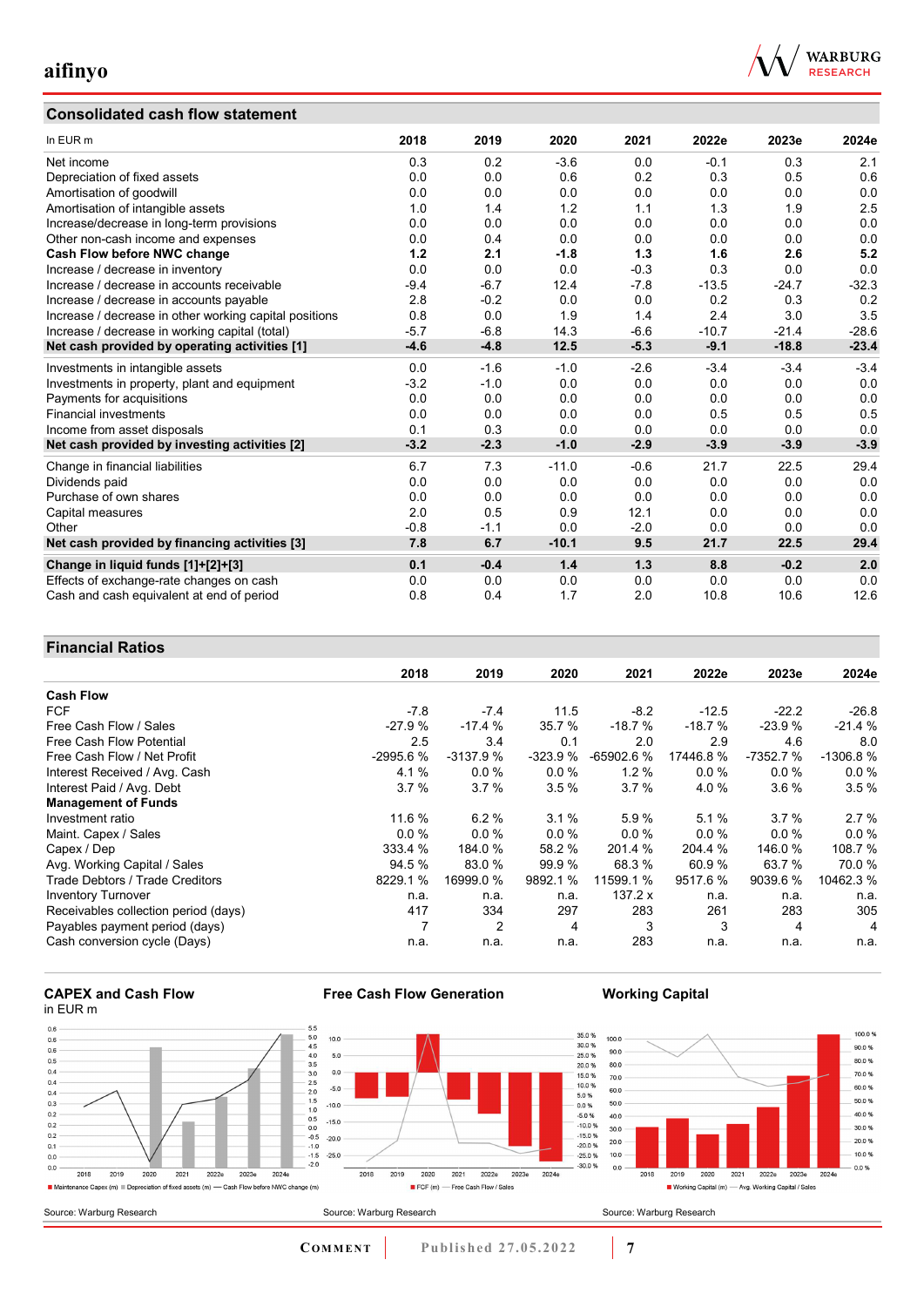

#### **LEGAL DISCLAIMER**

This research report ("investment recommendation") was prepared by the Warburg Research GmbH, a fully owned subsidiary of the M.M.Warburg & CO (AG & Co.) KGaA and is passed on by the M.M.Warburg & CO (AG & Co.) KGaA. It is intended solely for the recipient and may not be passed on to another company without their prior consent, regardless of whether the company is part of the same corporation or not. It contains selected information and does not purport to be complete. The investment recommendation is based on publicly available information and data ("information") believed to be accurate and complete. Warburg Research GmbH neither examines the information for accuracy and completeness, nor guarantees its accuracy and completeness. Possible errors or incompleteness of the information do not constitute grounds for liability of M.M.Warburg & CO (AG & Co.) KGaA or Warburg Research GmbH for damages of any kind whatsoever, and M.M.Warburg & CO (AG & Co.) KGaA and Warburg Research GmbH are not liable for indirect and/or direct and/or consequential damages. In particular, neither M.M.Warburg & CO (AG & Co.) KGaA nor Warburg Research GmbH are liable for the statements, plans or other details contained in these investment recommendations concerning the examined companies, their affiliated companies, strategies, economic situations, market and competitive situations, regulatory environment, etc. Although due care has been taken in compiling this investment recommendation, it cannot be excluded that it is incomplete or contains errors. M.M.Warburg & CO (AG & Co.) KGaA and Warburg Research GmbH, their shareholders and employees are not liable for the accuracy and completeness of the statements, estimations and the conclusions derived from the information contained in this investment recommendation. Provided a investment recommendation is being transmitted in connection with an existing contractual relationship, i.e. financial advisory or similar services, the liability of M.M.Warburg & CO (AG & Co.) KGaA and Warburg Research GmbH shall be restricted to gross negligence and wilful misconduct. In case of failure in essential tasks, M.M.Warburg & CO (AG & Co.) KGaA and Warburg Research GmbH are liable for normal negligence. In any case, the liability of M.M.Warburg & CO (AG & Co.) KGaA and Warburg Research GmbH is limited to typical, expectable damages. This investment recommendation does not constitute an offer or a solicitation of an offer for the purchase or sale of any security. Partners, directors or employees of M.M.Warburg & CO (AG & Co.) KGaA, Warburg Research GmbH or affiliated companies may serve in a position of responsibility, i.e. on the board of directors of companies mentioned in the report. Opinions expressed in this investment recommendation are subject to change without notice. All rights reserved.

#### **COPYRIGHT NOTICE**

This work including all its parts is protected by copyright. Any use beyond the limits provided by copyright law without permission is prohibited and punishable. This applies, in particular, to reproductions, translations, microfilming, and storage and processing on electronic media of the entire content or parts thereof.

#### **DISCLOSURE ACCORDING TO §85 OF THE GERMAN SECURITIES TRADING ACT (WPHG), MAR AND MIFID II INCL. COMMISSION DELEGATED REGULATION (EU) 2016/958 AND (EU) 2017/565**

The valuation underlying the investment recommendation for the company analysed here is based on generally accepted and widely used methods of fundamental analysis, such as e.g. DCF Model, Free Cash Flow Value Potential, NAV, Peer Group Comparison or Sum of the Parts Model (see also [http://www.mmwarburg.de/disclaimer/disclaimer.htm#Valuation\)](http://www.mmwarburg.de/disclaimer/disclaimer.htm#Valuation). The result of this fundamental valuation is modified to take into consideration the analyst's assessment as regards the expected development of investor sentiment and its impact on the share price.

Independent of the applied valuation methods, there is the risk that the price target will not be met, for instance because of unforeseen changes in demand for the company's products, changes in management, technology, economic development, interest rate development, operating and/or material costs, competitive pressure, supervisory law, exchange rate, tax rate etc. For investments in foreign markets and instruments there are further risks, generally based on exchange rate changes or changes in political and social conditions.

This commentary reflects the opinion of the relevant author at the point in time of its compilation. A change in the fundamental factors underlying the valuation can mean that the valuation is subsequently no longer accurate. Whether, or in what time frame, an update of this commentary follows is not determined in advance.

Additional internal and organisational arrangements to prevent or to deal with conflicts of interest have been implemented. Among these are the spatial separation of Warburg Research GmbH from M.M.Warburg & CO (AG & Co.) KGaA and the creation of areas of confidentiality. This prevents the exchange of information, which could form the basis of conflicts of interest for Warburg Research GmbH in terms of the analysed issuers or their financial instruments.

The analysts of Warburg Research GmbH do not receive a gratuity – directly or indirectly – from the investment banking activities of M.M.Warburg & CO (AG & Co.) KGaA or of any company within the Warburg-Group.

All prices of financial instruments given in this investment recommendation are the closing prices on the last stock-market trading day before the publication date stated, unless another point in time is explicitly stated.

M.M.Warburg & CO (AG & Co.) KGaA and Warburg Research GmbH are subject to the supervision of the Federal Financial Supervisory Authority, BaFin. M.M.Warburg & CO (AG & Co.) KGaA is additionally subject to the supervision of the European Central Bank (ECB).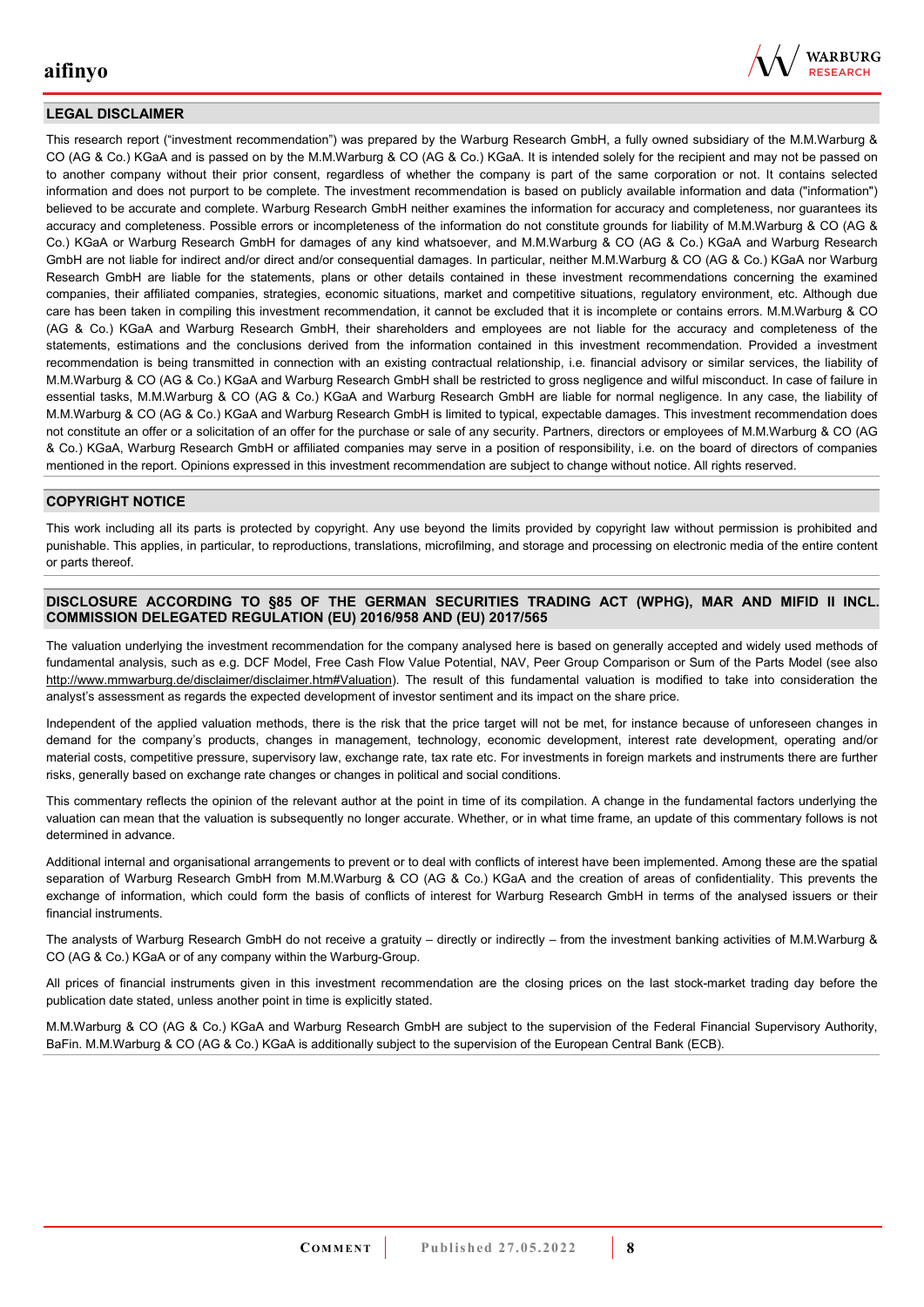

#### **SOURCES**

All **data and consensus estimates** have been obtained from FactSet except where stated otherwise.

The **Warburg ESG Risk Score** is based on information © 2020 MSCI ESG Research LLC. Reproduced by permission. Although Warburg Research's information providers, including without limitation, MSCI ESG Research LLC and its affiliates (the "ESG Parties"), obtain information (the "Information") from sources they consider reliable, none of the ESG Parties warrants or guarantees the originality, accuracy and/or completeness, of any data herein and expressly disclaim all express or implied warranties, including those of merchantability and fitness for a particular purpose. The Information may only be used for your internal use, may not be reproduced or redisseminated in any form and may not be used as a basis for, or a component, of any financial instruments or products indices. Further, none of the Information can in and of itself be used to determine which securities to buy or sell or when to buy or sell them. None of the ESG Parties shall have any liability for any errors or omissions in connection with any data herein, or any liability for any direct, indirect, special, punitive, consequential or any other damage (including lost profits) even if notified of the possibility.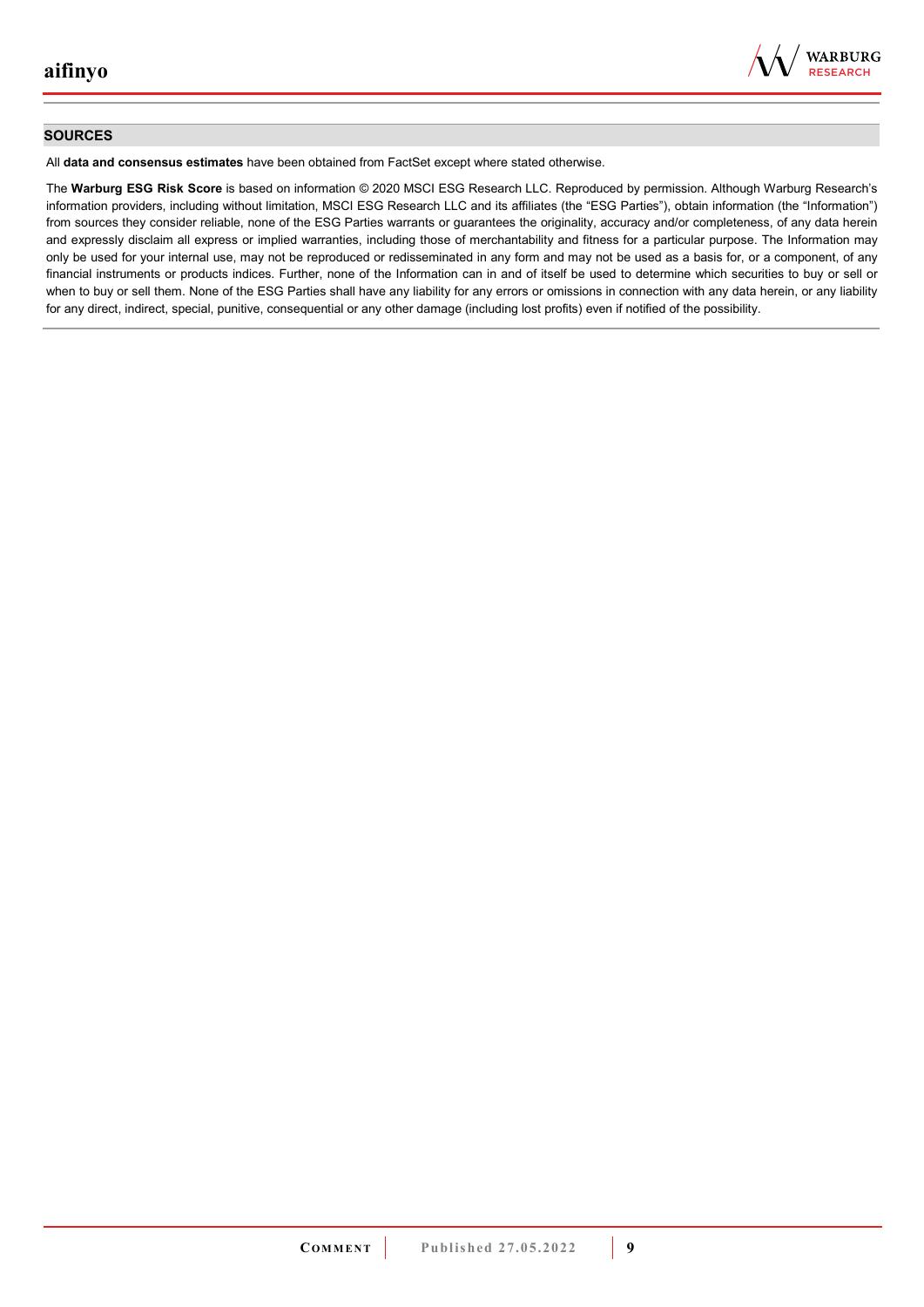

#### **Additional information for clients in the United States**

1. This research report (the "Report") is a product of Warburg Research GmbH, Germany, a fully owned subsidiary of M.M.Warburg & CO (AG & Co.)

KGaA, Germany (in the following collectively "Warburg"). Warburg is the employer of the research analyst(s), who have prepared the Report. The research analyst(s) reside outside the United States and are not associated persons of any U.S. regulated broker-dealer and therefore are not subject to the supervision of any U.S. regulated broker-dealer.

2. The Report is provided in the United States for distribution solely to "major U.S. institutional investors" under Rule 15a-6 of the U.S. Securities Exchange Act of 1934 by CIC.

3. CIC (Crédit Industriel et Commercial) and M.M. Warburg & CO have concluded a Research Distribution Agreement that gives CIC Market Solutions exclusive distribution in France, the US and Canada of the Warburg Research GmbH research product.

4. The research reports are distributed in the United States of America by CIC ("CIC") pursuant to a SEC Rule 15a-6 agreement with CIC Market Solutions Inc ("CICI"), a U.S. registered broker-dealer and a related company of CIC, and are distributed solely to persons who qualify as "Major U.S. Institutional Investors" as defined in SEC Rule 15a-6 under the Securities Exchange Act of 1934.

5. Any person who is not a Major U.S. Institutional Investor must not rely on this communication. The delivery of this research report to any person in the United States of America is not a recommendation to effect any transactions in the securities discussed herein, or an endorsement of any opinion expressed herein.

#### **Reference in accordance with section 85 of the German Securities Trading Act (WpHG) and Art. 20 MAR regarding possible conflicts of interest with companies analysed:**

- **-1-** Warburg Research, or an affiliated company, or an employee of one of these companies responsible for the compilation of the research, hold a **share of more than 5%** of the equity capital of the analysed company.
- **-2-**  Warburg Research, or an affiliated company, within the last twelve months participated in the **management of a consortium** for an issue in the course of a public offering of such financial instruments, which are, or the issuer of which is, the subject of the investment recommendation.
- **-3-** Companies affiliated with Warburg Research **manage financial instruments**, which are, or the issuers of which are, subject of the investment recommendation, in a market based on the provision of buy or sell contracts.

MMWB, Warburg Research, or an affiliated company, reached an agreement with the issuer to provide **investment banking and/or investment services** and the relevant agreement was in force in the last 12 months or there arose for this period, based on the relevant

- **-4**  agreement, the obligation to provide or to receive a service or compensation - provided that this disclosure does not result in the disclosure of confidential business information.
- **-5-** The company compiling the analysis or an affiliated company had reached an **agreement on the compilation of the investment recommendation** with the analysed company.
- **-6a-** Warburg Research, or an affiliated company, holds a **net long position of more than 0.5%** of the total issued share capital of the analysed company.
- **-6b-** Warburg Research, or an affiliated company, holds a **net short position of more than 0.5%** of the total issued share capital of the analysed company.
- **-6c-** The issuer holds shares of more than 5% of the total issued capital of Warburg Research or an affiliated company.
- **-7-** The company preparing the analysis as well as its affiliated companies and employees have **other important interests** in relation to the analysed company, such as, for example, the exercising of mandates at analysed companies.

| Company |     | Disclosure Link to the historical price targets and rating changes (last 12 months) |
|---------|-----|-------------------------------------------------------------------------------------|
| aifinyo | 3.5 | http://www.mmwarburg.com/disclaimer/disclaimer_en/DE000A2G8XP9.htm                  |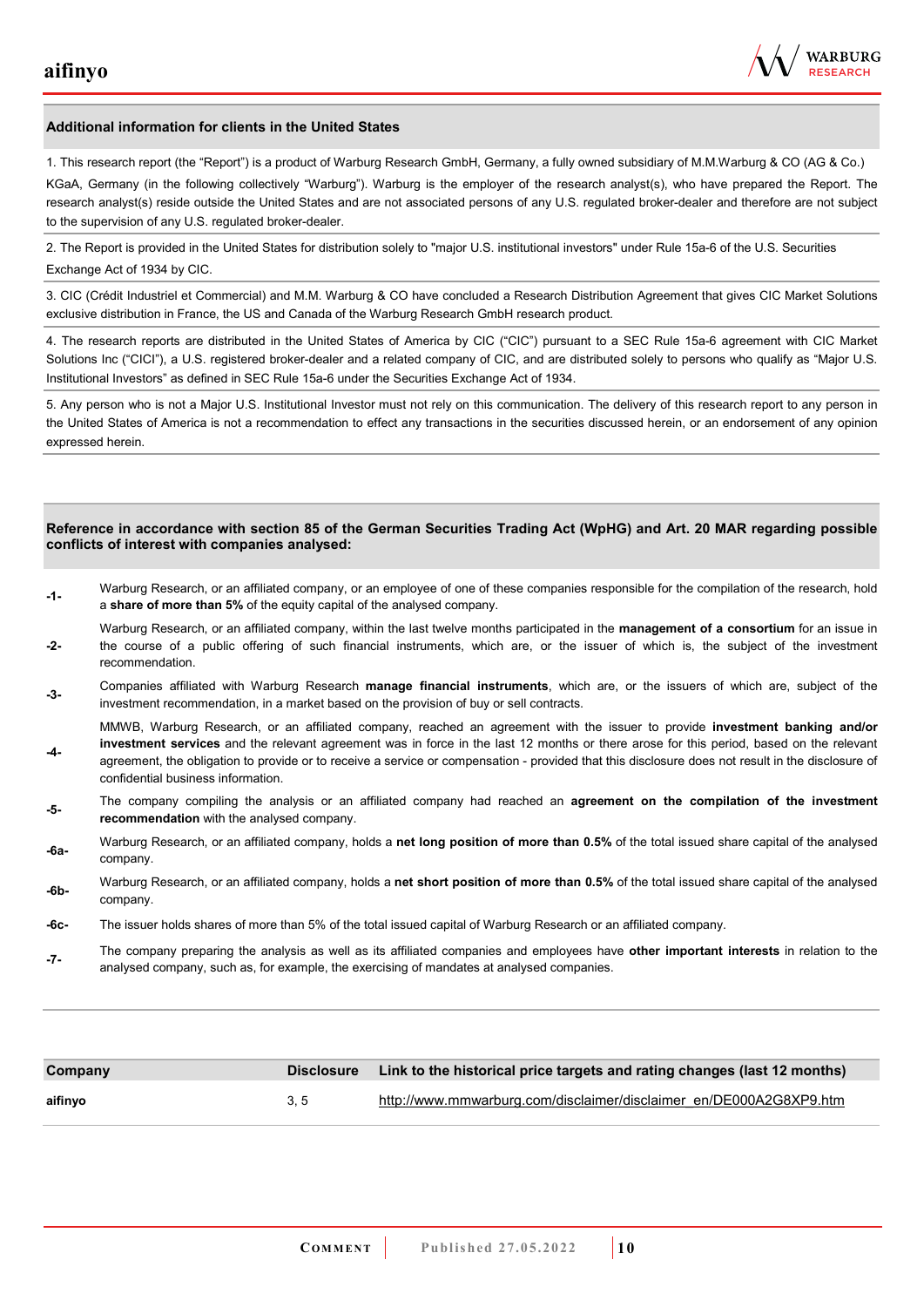

#### **INVESTMENT RECOMMENDATION**

Investment recommendation: expected direction of the share price development of the financial instrument up to the given price target in the opinion of the analyst who covers this financial instrument.

| -B-             | Buy:                     | The price of the analysed financial instrument is expected to rise over the next 12 months.                  |
|-----------------|--------------------------|--------------------------------------------------------------------------------------------------------------|
| -H-             | Hold:                    | The price of the analysed financial instrument is expected to remain mostly flat over the next 12<br>months. |
| -S-             | Sell:                    | The price of the analysed financial instrument is expected to fall over the next 12 months.                  |
| $\frac{16}{16}$ | <b>Rating suspended:</b> | The available information currently does not permit an evaluation of the company.                            |

#### **WARBURG RESEARCH GMBH – ANALYSED RESEARCH UNIVERSE BY RATING**

| Rating           | <b>Number of stocks</b> | % of Universe |
|------------------|-------------------------|---------------|
| Buy              | 171                     | 80            |
| Hold             | 37                      | 17            |
| Sell             | 3                       | -1            |
| Rating suspended | 2                       | 1             |
| <b>Total</b>     | 213                     | 100           |

#### **WARBURG RESEARCH GMBH – ANALYSED RESEARCH UNIVERSE BY RATING …**

**… taking into account only those companies which were provided with major investment services in the last twelve months.** 

| Rating           | <b>Number of stocks</b> | % of Universe |
|------------------|-------------------------|---------------|
| Buy              | 50                      | 86            |
| Hold             | 6                       | 10            |
| Sell             | 0                       | 0             |
| Rating suspended | 2                       | 3             |
| <b>Total</b>     | 58                      | 100           |

#### **PRICE AND RATING HISTORY AIFINYO AS OF 27.05.2022**



Markings in the chart show rating changes by Warburg Research GmbH in the last 12 months. Every marking details the date and closing price on the day of the rating change.